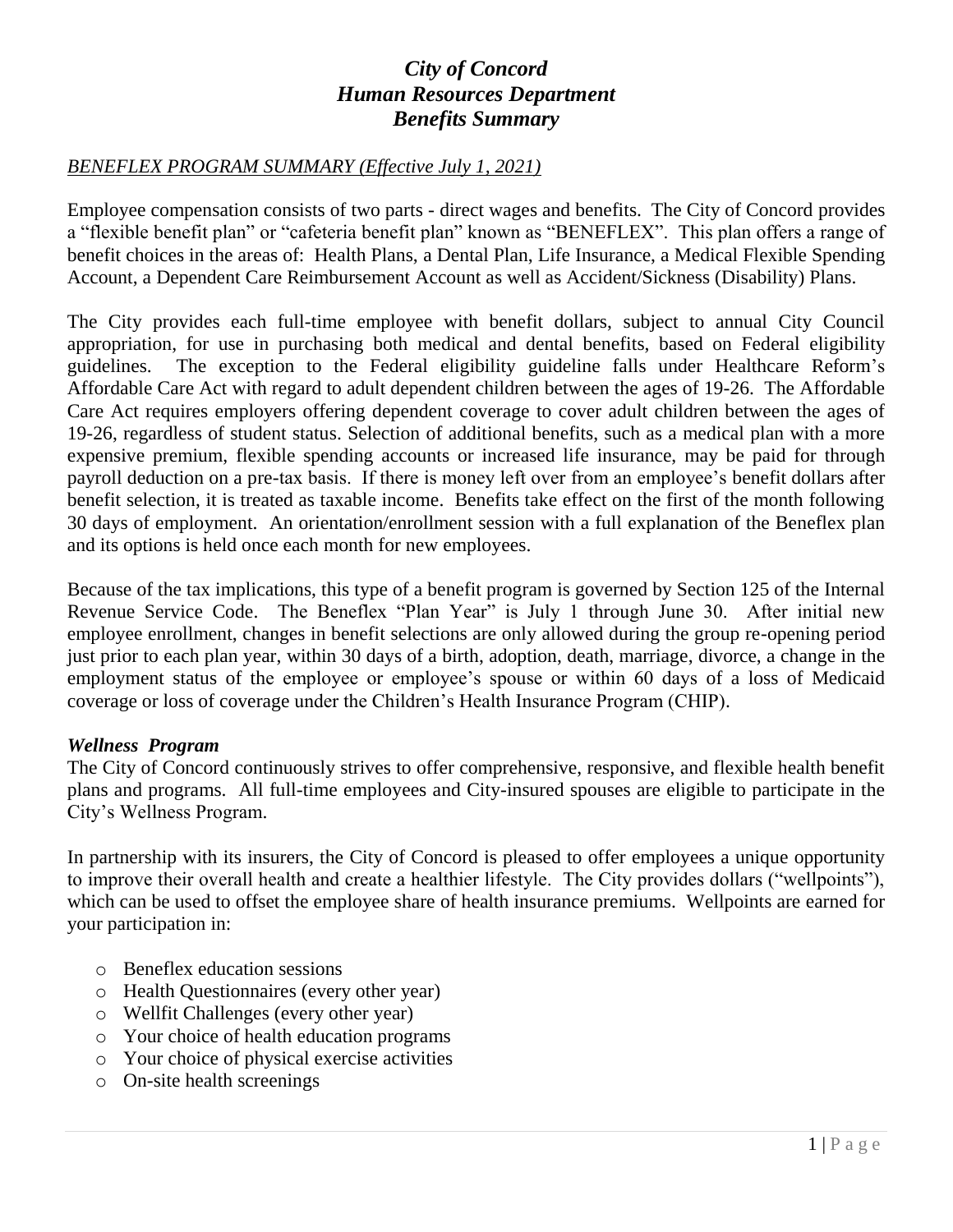Wellpoints earned the previous Wellness year (May through April) will be awarded during the City's open enrollment period, typically held during the month of May. If an employee does not need the additional wellpoints to purchase medical insurance, they may be used for other aspects of the Beneflex program.

Research has clearly shown that promoting health and fitness at the workplace and at home helps employees reduce the rate of premium increases and related health insurance costs, improve overall participant health, reduce stress levels, and become wiser health care consumers. The potential value of wellness programs to employers is just as impressive, with results such as reduced absenteeism, lower healthcare costs, improved employee morale, reduced employee turnover, better customer service, and enhanced employee recruitment. It is a win-win situation for everyone and it is fun!

## *Current Options Available Under Beneflex Program Include:*

## *Health Care Plans*

Three plans are available through Harvard Pilgrim:

- Harvard Pilgrim HealthCare HMO 500 (\$25 copay)
- Harvard Pilgrim HealthCare Elevate Health (T1-\$25 copay/T2-Deductible then 20% coinsurance)
- Harvard Pilgrim HealthCare HMO High-Deductible HSA (\$2000/\$4000 Deductible)

## *Dental Insurance Plan*

One plan is available through MetLife:

Provides full coverage on certain diagnostic and preventive services, and limited coverage on certain restorative, prosthodontic (bridges, crowns, etc.), surgical, endodontic, periodontic, orthodontic coverage, and emergency services.

## *Vision Insurance Plan*

One plan is available through MetLife:

Provides coverage on a wide range of services (routine eye exams, glasses, contact fittings, evaluations and lenses) and offers additional savings on non-prescription sunglasses and laser vision correction. This plan is voluntary and is available through a post-tax payroll deduction.

## *Life Insurance Plans*

Core coverage with a benefit equal to one year's base salary (up to a \$150,000 max) is funded by the City. Employees may upgrade to two or three times their salary by funding the premium difference themselves.

#### *Income Protection Plans*

The Income Protection Plan is provided at no cost and includes a sick leave program, Short-Term Disability Insurance, and Long-Term Disability Insurance.

## *Flexible Spending Account (FSA)\**

A FSA can be set up for Health or Dental Care expenses, allowing an employee to set aside a predetermined amount of money on a pre-tax basis and be reimbursed for eligible expenses under the IRS code. Permanent part-time employees may also participate in this benefit at their own expense.

\**cannot be used if enrolled with the Harvard Pilgrim HMO High-Deductible HSA. Must be enrolled in one of the other available options through the city.*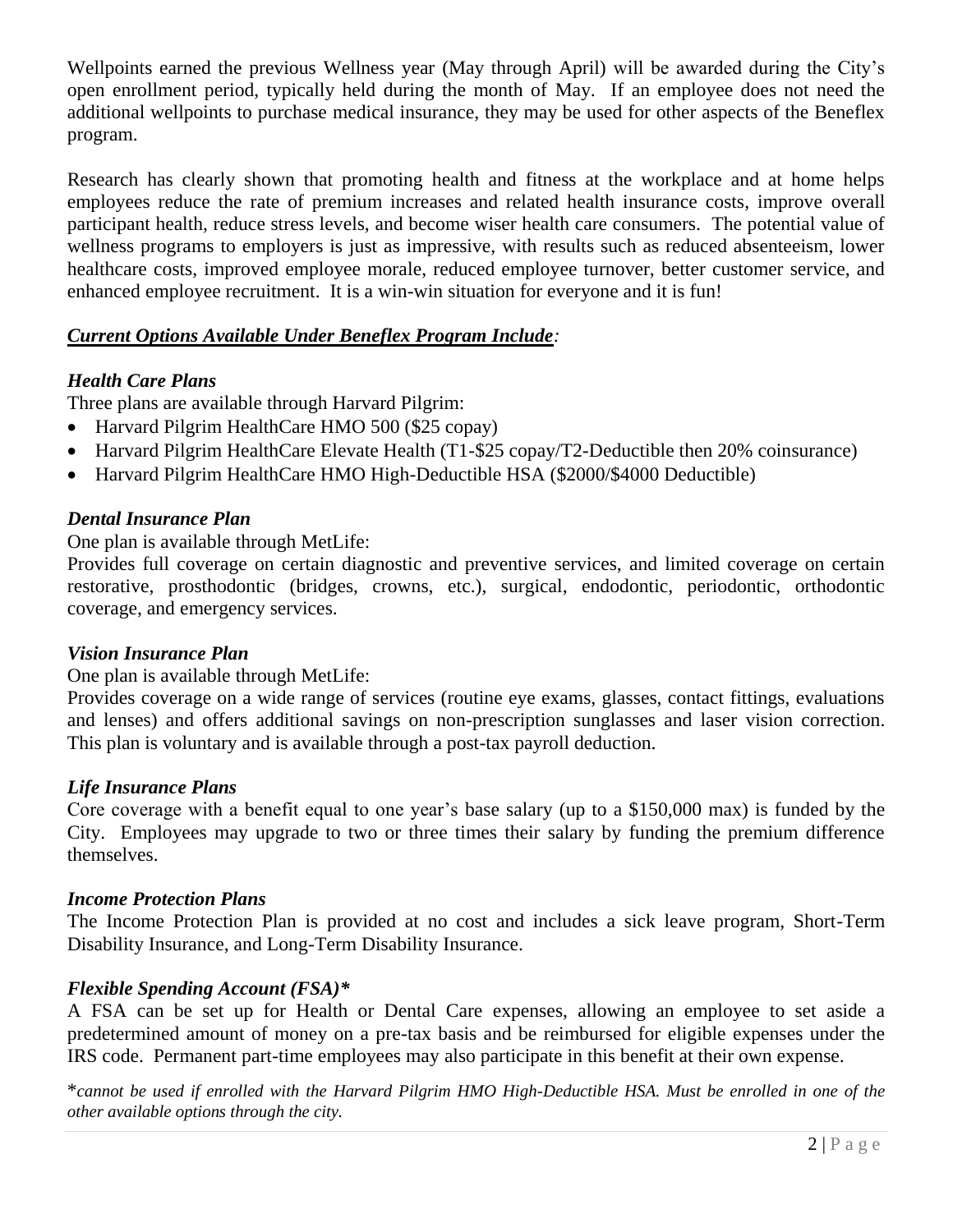## *Dependent Care Reimbursement Account*

A Dependent Care Reimbursement account can be set up for dependent care expenses, allowing an employee to set aside a predetermined amount of money on a pre-tax basis and be reimbursed for eligible expenses under the IRS code. Permanent part-time employees may also participate in this benefit at their own expense.

## *Limited Purpose Flexible Spending Account (LPFSA)*

A limited purpose FSA can be set up for Dental and Vision Care expenses only, allowing an employee to set aside a predetermined amount of money on a pre-tax basis and be reimbursed for eligible expenses under the IRS code. This is only available to those employees enrolled in a qualifying High-Deductible Health Plan with a Health Savings Account (HSA).

## *Health Savings Account (HSA)\*\**

A savings account, used in conjunction with a High-Deductible Health Plan (HDHP), allowing an employee to set aside a predetermined amount of money on a pre-tax basis to cover out-of-pocket qualified medical expenses. An employer may also contribute to this account.

*\*\*must be enrolled in a High-Deductible Health Plan through the city.*

# OTHER BENEFITS

#### *Annual (Vacation) Leave*

Generally speaking, most employees accrue annual leave at the rate of approximately one work day per month during their first 5 years of employment, with accruals increasing at certain anniversary dates thereafter. Leave cannot be used during an employee's first six months of employment. The Personnel Rules & Regulations, departmental approval procedures, and/or any applicable collective bargaining agreement should be referred to for details.

## *Paid Holidays*

Subject to the terms of applicable collective bargaining agreements and/or the Personnel Rules and Regulations, employees generally observe 11.5 paid holidays each year.

## *Retirement – Pension System (mandatory participation)*

Upon employment, all full-time employees (35 hours or more) are enrolled in the New Hampshire Retirement System with a mandatory pre-tax payroll deduction each week of 7% of their gross income (11.55% for Group II Police employees and 11.8% for Group II Fire employees). The City also makes contributions to the New Hampshire Retirement System on behalf of full-time employees. The rate of contribution varies by Group I and II membership, as follows:

| Group                      | Rate as of $7/1/21$ |
|----------------------------|---------------------|
|                            |                     |
| Employees (Group I)        | 14.06%              |
| Police Officers (Group II) | 33.88%              |
| Firefighters (Group II)    | 32.99%              |